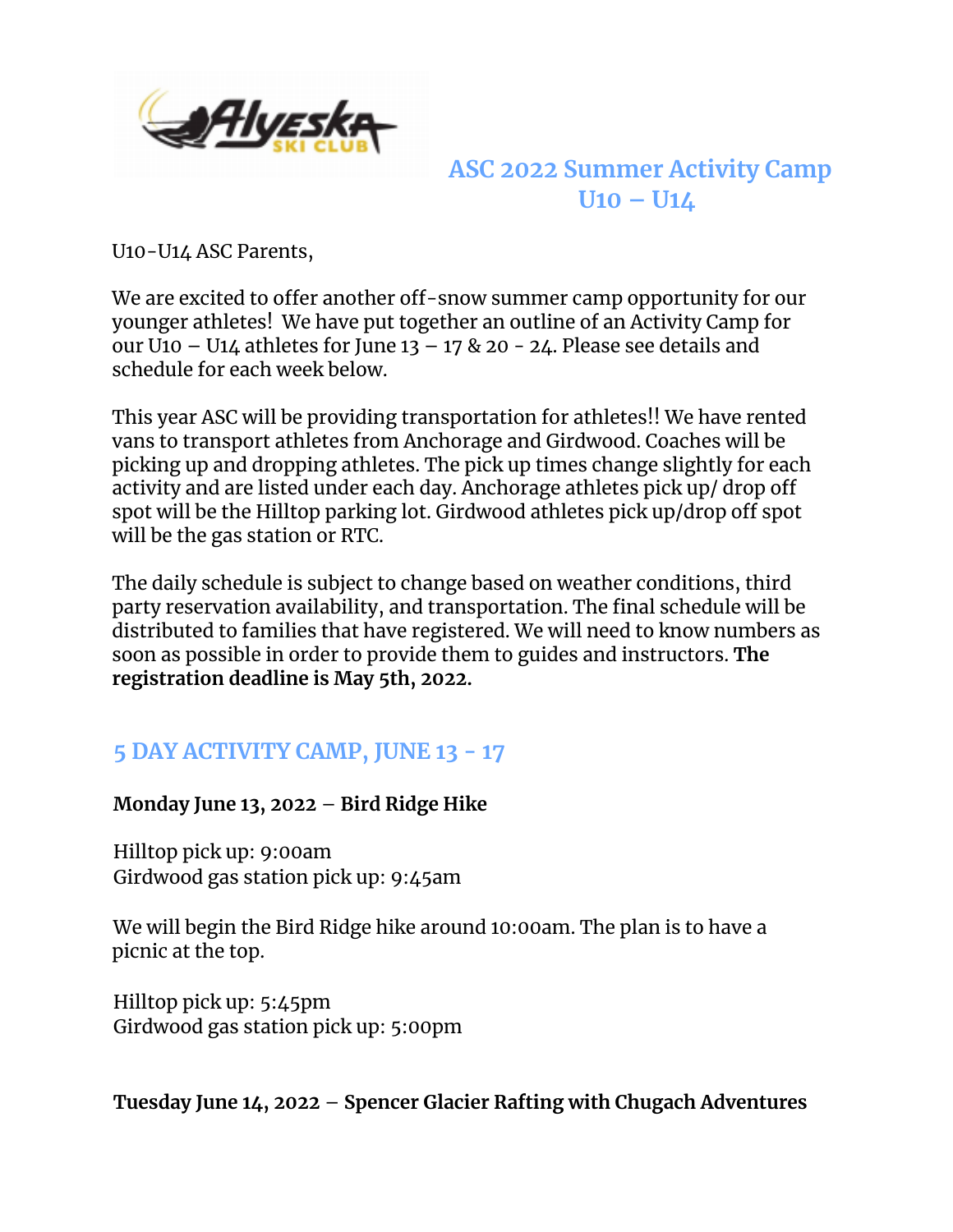Hilltop pick up: 9:ooam. Girdwood gas station pick up: 9:45am

We will make our way down to the Portage Train Depot by 1:00pm with games and a picnic in Girdwood. Athletes should bring their own sack lunch. We will return to the Portage Train Depot at 5:15pm. This trip is subject to change based on our numbers and high volume of ticket purchases. Rubber boots, a rain poncho (on a rainy day), & Personal Flotation Device (life vest) are provided for all guests. Bring warm clothes & layers, extra socks, a hat & gloves. Personal baggage can be left on the train while you go on your adventure.

1:25 PM – Train Departs Portage Stop 1:55 PM – Train Arrives Spencer Whistle Stop 2 – 4:45 PM – Spencer Iceberg Float Rafting Tour (2 Hours on the Water) 5 – 5:15 PM – Return Via Train to Portage Station

Hilltop pick up: 6:15pm Girdwood Gas Station pick up: 5:30pm

## **Wednesday June 15, 2022** – **Tram Rock Climbing with Alyeska Resort**

Hilltop pick up: 9:00am Girdwood gas station pick up: 9:45am

Athletes will get the experience climbing outdoors at Alyeska. Gear and instructors included.

Hilltop pick up: 5:30pm Girdwood pick up at Alyeska Resort Tramway: 4:30pm

## **Thursday June 16, 2022** – **Portage Valley Bike Ride and Byron Glacier Hike**

Hilltop pick up: 9:00am Girdwood gas station pick up: 9:45am

All athletes are expected to bring their own bike. We will ride to the trailhead of Byron Glacier and then hike to Byron Glacier. The athletes and coaches will have a picnic before returning.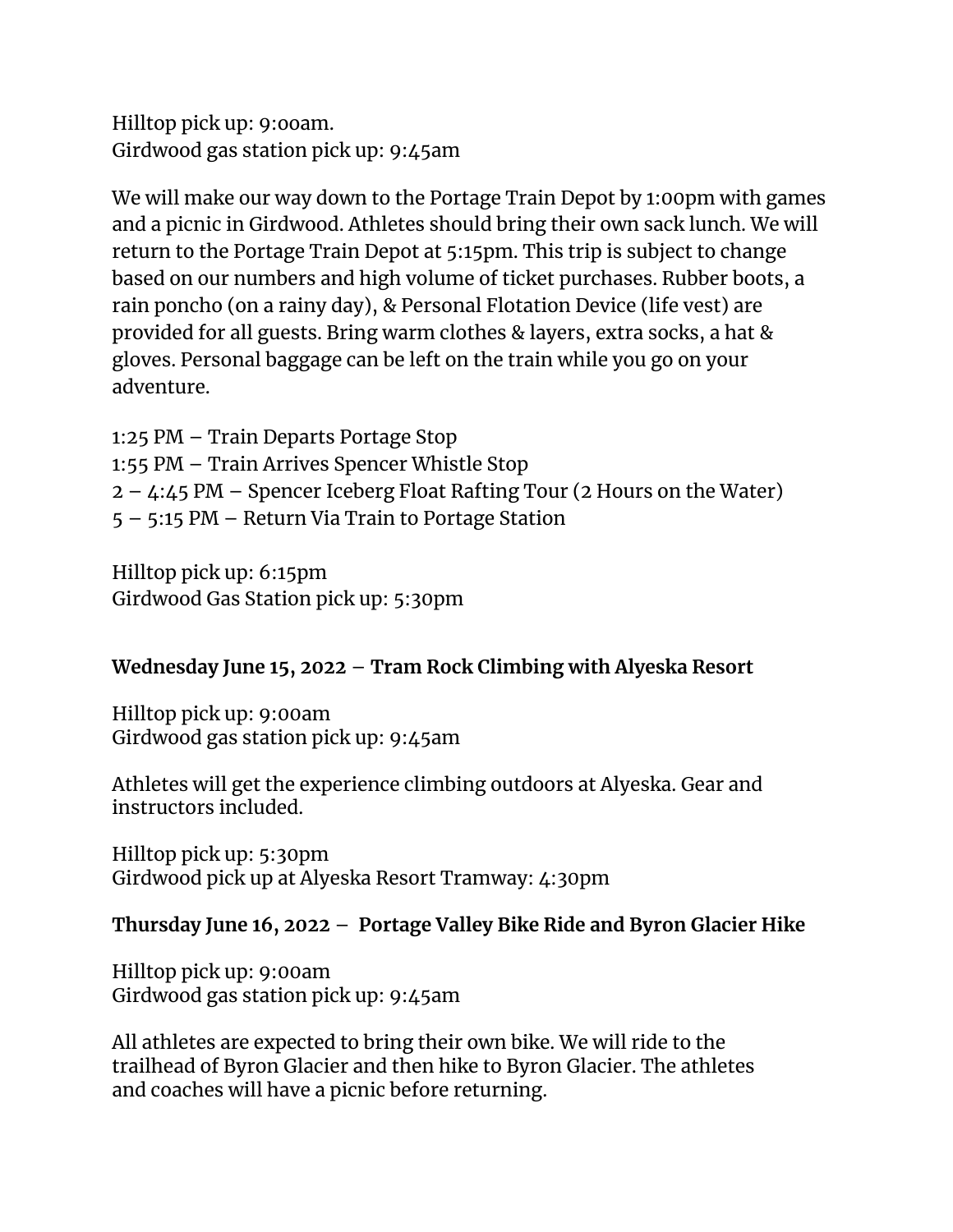Hilltop pick up: 5:30pm Girdwood gas station pick up: 4:30pm

#### **Friday June 17, 2022** – **SUP day in Girdwood area with Swift Adventures**

Hilltop pick up: 8:45am Girdwood gas station pick up: 9:45am

We will make our way to Portage at 10:00am for a day's adventure of stand up paddling. Activities on the SUP may include floating part of Portage river and floating on local lakes. Following the SUP we will have an end of week pizza party at the RTC at 3:30pm.

Hilltop pick up: 5:30pm Girdwood pick up at RTC: 4:30pm

# **5 DAY ACTIVITY CAMP, JUNE 20 - 24**

## **Monday June 20, 2022 - Upper Winner Creek Hike**

Hilltop pick up: 9:00am Girdwood gas station pick up: 9:45am

We will make our way to the Alyeska Resort Hotel parking lot at 10:00am for the Winner Creek hike. We plan to have lunch during the hike.

Hilltop pick up: 5:30pm Girdwood gas station pick up: 4:45pm

## **Tuesday June 21, 2022 - Instructed Downhill Biking at Alyeska**

Hilltop pick up: 9:00am Girdwood gas station pick up: 9:45am

We will begin our day of downhill biking at 10:00am with an instructor. We will have a lunch break during the day.

Hilltop pick up: 5:30pm Girdwood pick up at RTC: 4:30pm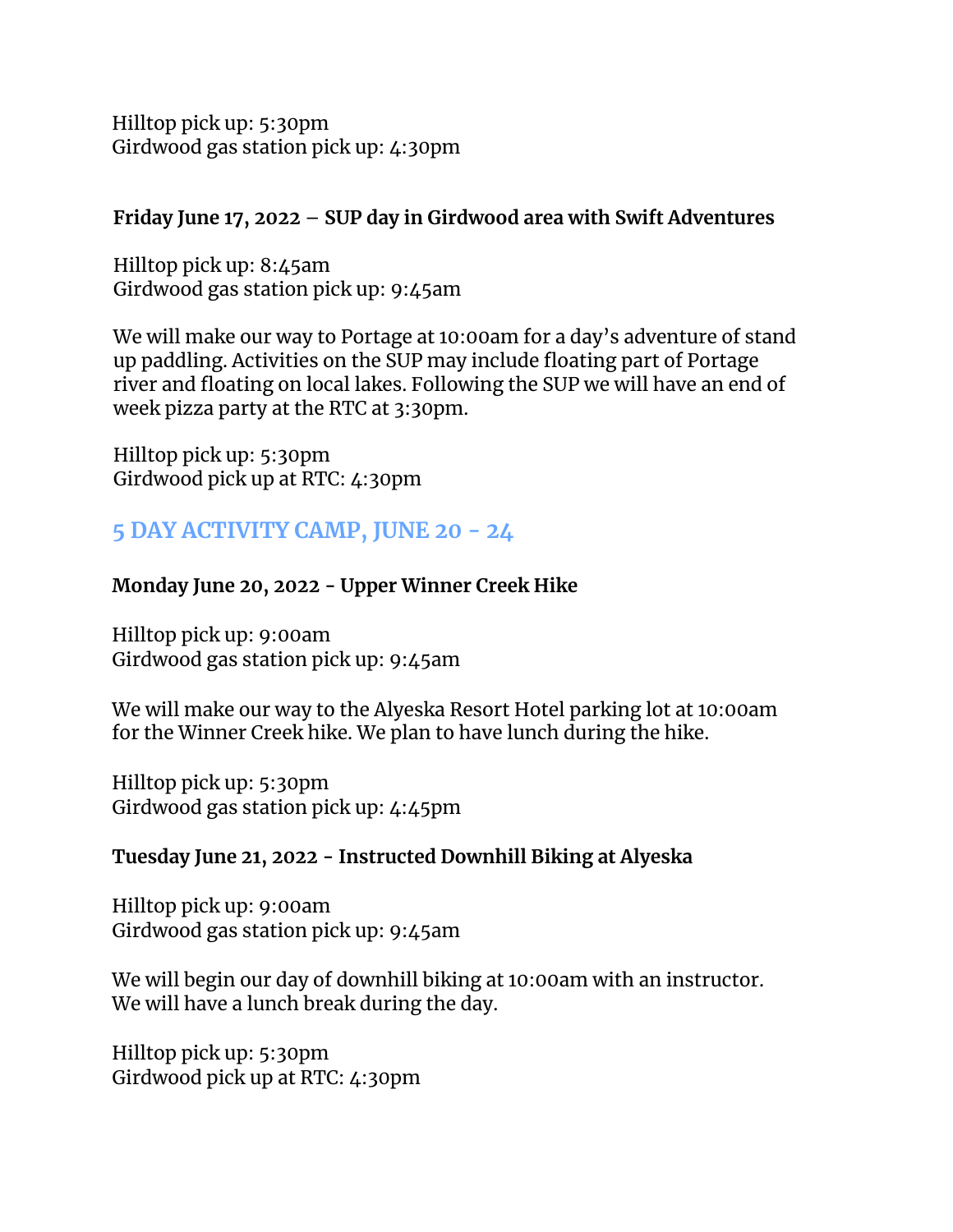#### **Wednesday June 22, 2022 - Sea Kayaking Prince William Sound with Paddler's Realm**

Hilltop pick up: 7:15am Girdwood gas station pick up: 8:00am

We will make the 8:30am tunnel into Whittier and meet our guides at Alaska Sea Kayakers for a 9:00am departure. The kayaking tour is approximately 3 hours long. We plan to eat lunch after the tour. After lunch we will be hiking the Portage Pass Trail.

Hilltop pick up: 5:30pm Girdwood gas station pick up: 4:30pm

#### **Thursday June 23, 2022 - Kenai Canyon Day Trip with Alaska Rivers Company**

Hilltop pick up: 7:30am Girdwood gas station pick up: 8:15am

We will make our way down to Kenai for rafting by 10:00am. We will be having lunch on the river. We will finish the float by 5:30pm.

Hilltop pick up: 8:00pm Girdwood gas station pick up: 7:00pm

## **Friday June 24, 2022 - Rollerblade Gird to Bird**

Hilltop pick up: 9:00am Girdwood athletes meet vans at gas station: 9:45am

We will begin rollerblading or roller skiing/skating upon arrival to Girdwood. Athletes and coaches will have a picnic lunch in Bird and return to Girdwood. Following the day we will have an end of camp pizza party at the RTC at 3:30pm.

Hilltop pick up: 5:30pm Girdwood pick up at RTC: 4:30pm

#### **TERMS OF THE CAMP**